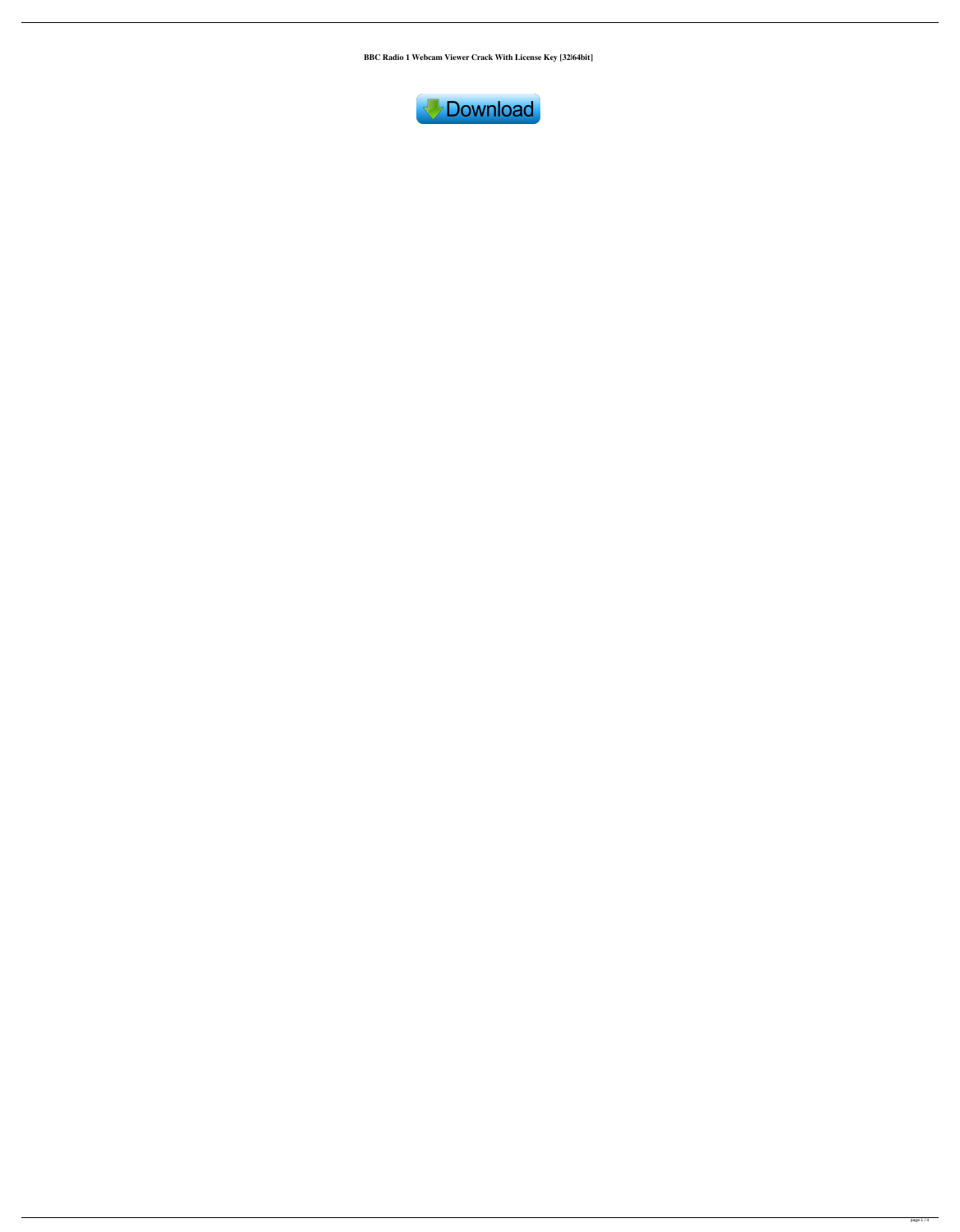## **BBC Radio 1 Webcam Viewer Crack+ Patch With Serial Key Download**

Gallery Photo Viewer is a handy Windows application to browse and view images on your computer. This free photo viewer allows you to view images stored in JPG, JPEG, GIF, BMP, PNG, WMF, EMF, A.WF, EMF, A.W., PSD, TIFF, TIF to view by either double-clicking it, or selecting it from a folder. You can also search for images by title, description, date and size, or by keywords. The image you are viewing will be previewed on the bottom-left corne select "Adjust image" from the menu, or use the slider bar provided. To remove the image you are viewing, select the option "Close image", or click on the "Delete image" icon on the top-right corner. The software also allo a folder. You can also search for images by title, description, date and size, or by keywords. The image you are viewing will be previewed on the bottom-left corner of the screen. To view more detailed information, doubleprovided. To remove the image you are viewing, select the option "Close image", or click on the "Delete image", or click on the top-right corner. The software also allows you to rotate the image by dragging the image by dr

## **BBC Radio 1 Webcam Viewer Free [Updated] 2022**

BBC radio 1 Webcam viewer Serial Key is a lightweight Yahoo! widget built specifically for helping you connect and view the video content streamed by three webcams from BBC Radio 1 station. It boasts a clean and intuitive environment give you the possibility to prevent the windows from being dragged, set the opacity level, and ignore mouse events. You can also make the gadget stay on top of other applications, and this proves to pretty usef parameters, even rookies can master the entire process with minimum effort. During our testing we have noticed that BBC radio 1 Webcam viewer carries out a task quickly, and provides good image quality. As it would be expe nost popular flash player. Radowns 2 is a complete rewrite from the ground up. Features: Drag and Drop Quickly and easily drag and drop the flash objects into the player window. You will never be lost in a labyrinth of con ideo playback experience ever. With the new video engine Radowns 2 is much more responsive and smoother than previous versions. It also allows full screen viewing and full screen html5 video playback. Control over Flash Ob and drag any of the flash objects to reorder them. View all flash objects The player window is divided into 2 areas. The left side contains the main flash objects, while the right side contains the html5 objects. You 81e31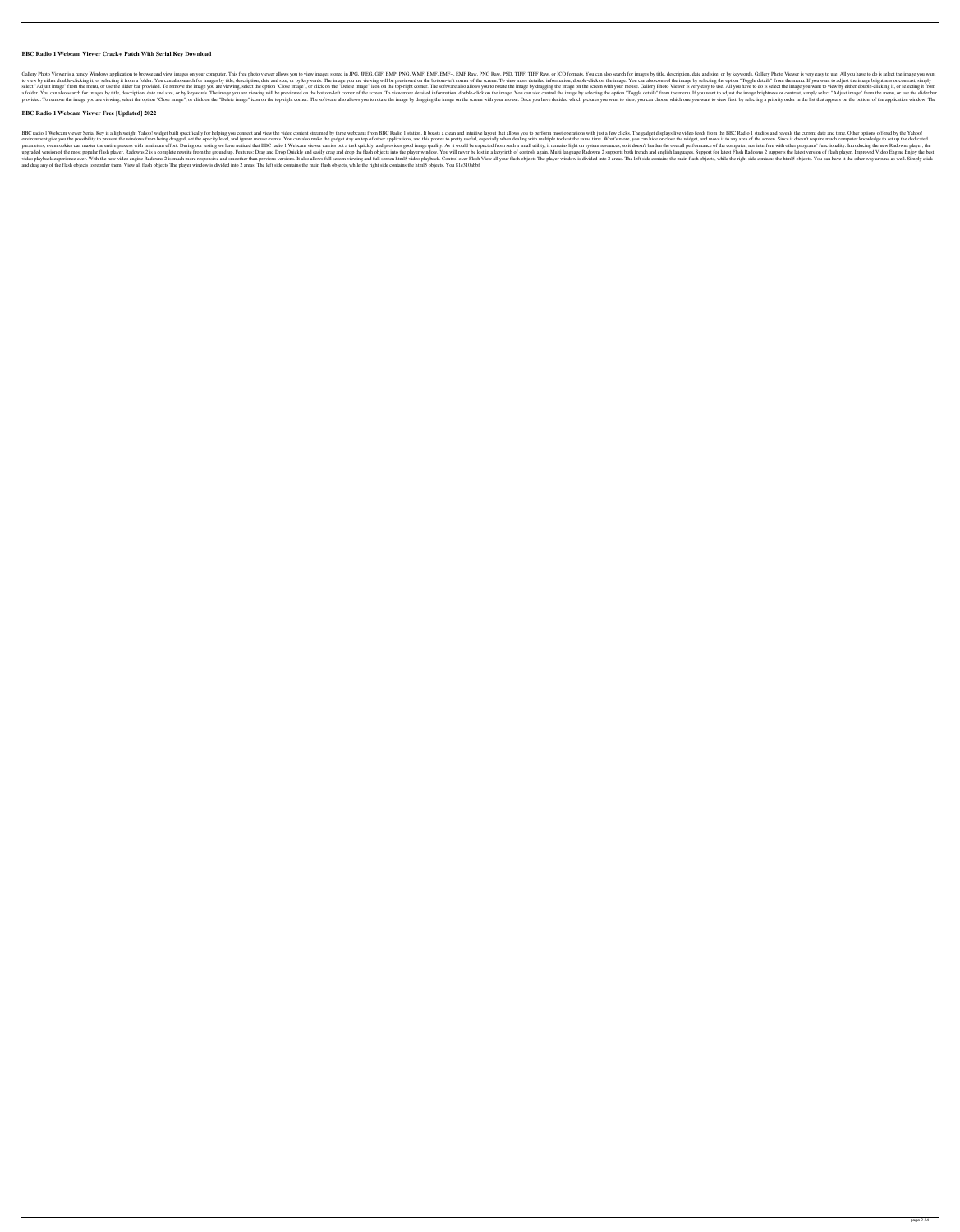### **BBC Radio 1 Webcam Viewer Crack Activation PC/Windows**

[Download BBC radio 1 Webcam viewer v2.1 | 1.0 MB | 1.5 MB ] Ua BBC Radio 1 webcam viewer 2.1 Download Ua BBC Radio 1 webcam viewer 2.1 Free. Download Ua BBC Radio 1 webcam viewer 2.1 software for Windows at pcupd.com. BBC your PC. BBC radio 1 webcam viewer Ua BBC Radio 1 webcam viewer 2.1 Description: [Ua BBC Radio 1 webcam viewer 2.1 download | 1.0 MB | 1.5 MB ] BBC radio 1 webcam viewer Free Download BBC radio 1 webcam viewer 2.1 for Mac radio 1 webcam viewer 2.1 Free. Update BBC radio 1 webcam viewer 2.1 on your Mac at pcupd.com. BBC radio 1 webcam viewer Free Download BBC radio 1 webcam viewer 2.1 for Windows at pcupd.com. BBC radio 1 webcam viewer 2.1 o peupd.com. BBC radio 1 webcam viewer Mac BBC radio 1 webcam viewer 2.1 Free. Update BBC radio 1 webcam viewer 2.1 on your Mac at peupd.com. BBC radio 1 webcam viewer Free Download BBC radio 1 webcam viewer Windows aBBC rad [freeware] 1.1.11 BBC radio 1 Webcam viewer Free Download BBC radio 1 Webcam viewer Free Edition. BBC radio 1 Webcam viewer is a lightweight Yahoo! widget built specifically for helping you connect and view the video conte

#### **What's New In?**

[url] - BBC Radio 1 is the UK's number 1 radio station and is for the young, the trendy and the music savvy. From the music, the news and the sports to the pop, the rock, the comedy and the music we cover it all! [url= - L Vibe » BBC Radio 1 Webcam Viewer BBC radio 1 Webcam viewer is a lightweight Yahoo! widget built specifically for helping you connect and view the video content streamed by three webcams from BBC Radio 1 station. It boasts offered by the Yahoo! environment give you the possibility to prevent the windows from being dragged, set the opacity level, and ignore mouse events. You can also make the gadget stay on top of other applications, and this set up the dedicated parameters, even rookies can master the entire process with minimum effort. During our testing we have noticed that BBC radio 1 Webcam viewer carries out a task quickly, and provides good image quality radio 1 Webcam viewer offers a simple software solution when it comes to helping you access and view the videos streams provided by three webcams from the BBC Radio 1 station. Description: [url= On[/url] - BBC Radio 1 is t